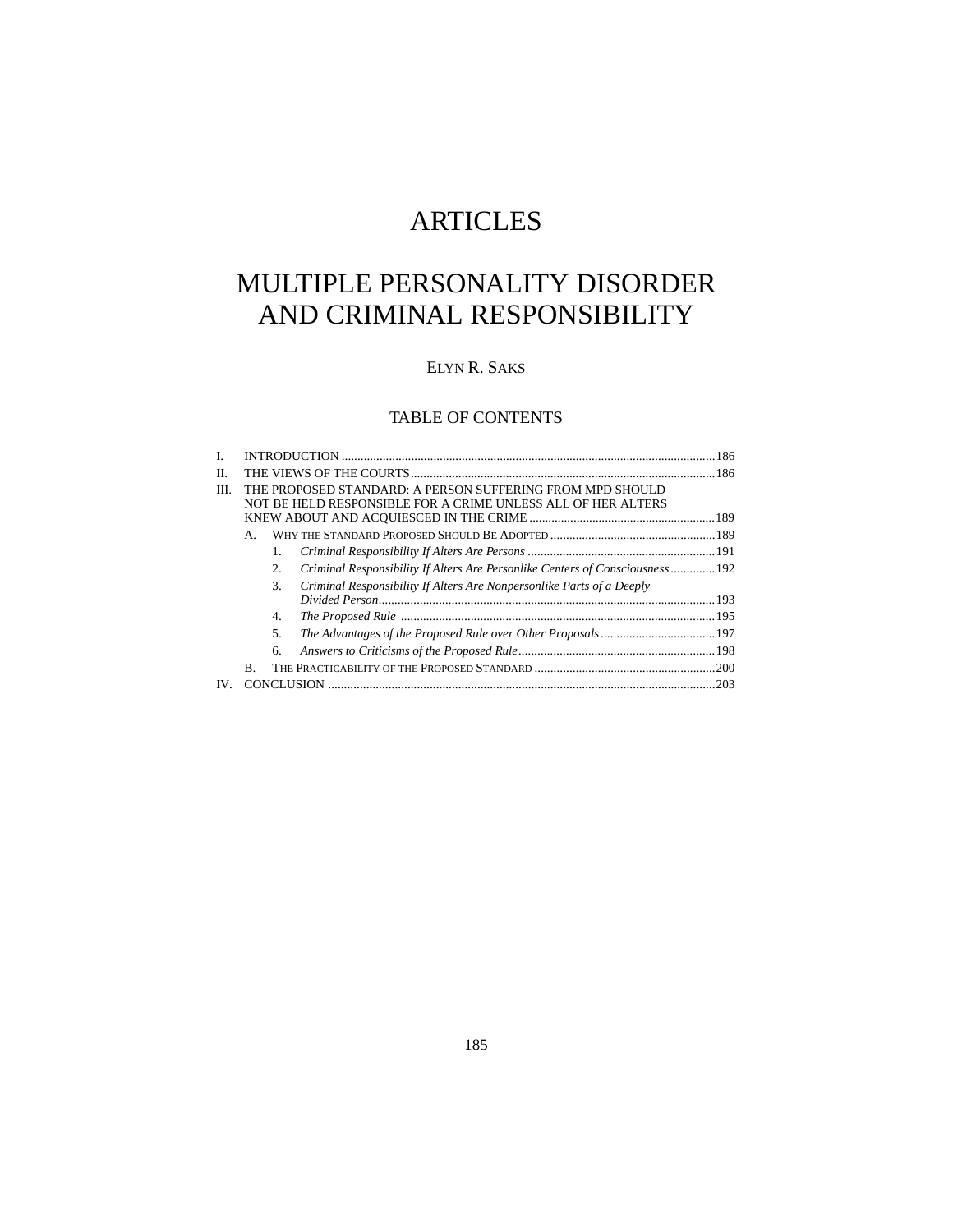# MULTIPLE PERSONALITY DISORDER AND CRIMINAL RESPONSIBILITY

## ELYN R. SAKS<sup>∗</sup>

#### I. INTRODUCTION

What does multiple personality disorder ("MPD") mean for the law? One of the most wrenching situations in which this question arises concerns criminal law. When a multiple commits a crime, is she responsible for her act? Other vexing questions arise concerning people with MPD—Are they competent to contract? Are they parentally fit? Should we swear in separate alters at trial?—but I focus here on the question of criminal responsibility alone.

In my discussion of criminal responsibility, I will first look at the ways courts have treated MPD. Second, I will briefly consider three different ways of conceptualizing alter personalities. In the third Part, the heart of this Article, I will analyze the criminal responsibility of people with MPD under these three conceptualizations of alters. Fourth, I will suggest that most multiples are nonresponsible under the law, and I will propose a rule for when they should be found responsible and nonresponsible. Finally, I will discuss whether my standard is practicable.

# II. THE VIEWS OF THE COURTS

There are at least two problems with the courts' treatment of MPD and criminal responsibility to date. First, most courts do not specify how the insanity defense applies to people with MPD, and thus abdicate their authority to the experts. Second, the few courts that do articulate a standard get the standard wrong—although at least one court has come close to my vision of the correct view.

-

<sup>∗</sup> Orrin B. Evans Professor of Law, Psychiatry, and the Behavioral Sciences, University of Southern California Law School, Research Clinical Associate, Los Angeles Psychoanalytic Society & Institute.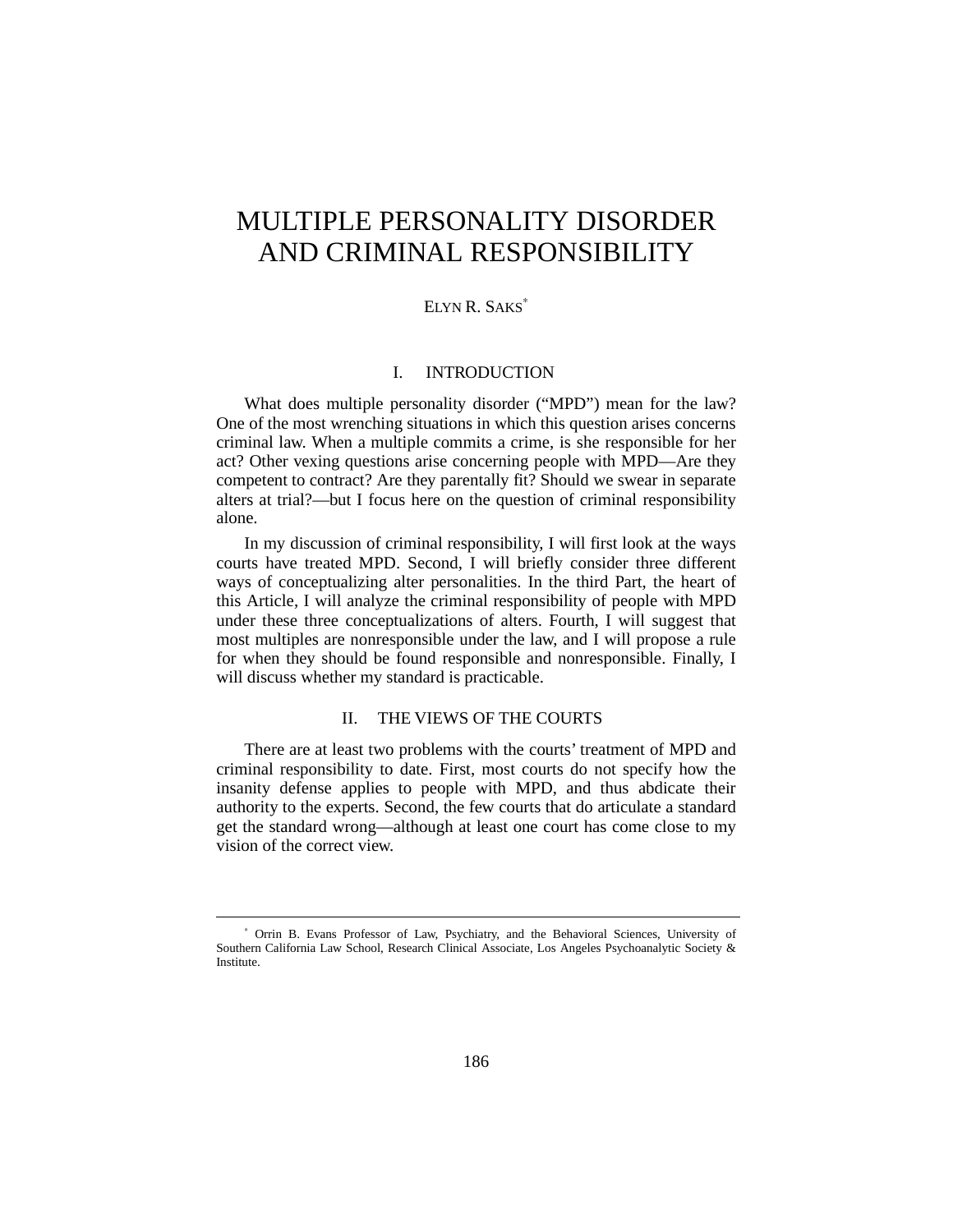How insanity should be defined is a legal question. Thus, the standard for insanity should be based upon statutes and case law, not upon the decisions of experts. The standard language of the insanity test found in the courts is not adequate when it comes to people with MPD because the insanity defense is not self-interpreting when it comes to this group. On one standard test, defendants must fail to know the nature, quality, or wrongfulness of their acts.<sup>1</sup> But who is "the defendant" here? The alter in control at the time of the act? The host personality? Any personlike alter? Courts must undertake to clarify how the test applies to people with MPD; otherwise, they are vesting experts with an authority that is beyond the scope of their expertise.

Unfortunately, many courts simply allow experts to apply the insanity test as they best see fit. One expert, for instance, testified that:

[T]he conscious personality would have no control over or memory of what happened during a period when he was taken over by the other 'evil' personality. The defendant thus . . . could not have distinguished right from wrong during the killing because he was virtually unconscious of what was happening.<sup>2</sup>

This expert confuses insanity and involuntariness, and does not explain why he concludes that the "defendant" lacked the abilities he specified. One could discern his theory with some effort; but again, an expert should not be responsible for formulating the theory—that is the law's job.

In another case, an expert concluded the other way<sup>3</sup>—that although the principal personality "may not have any recollection of the behavior of an alternate, it is somewhat comparable to the behavior of a man who has no recollection of doing something while under the influence of drugs or alcohol but is still held responsible for such behavior." 4 The court allowed this expert to make the normative judgment that current unconsciousness is like failure to remember and that the multiple's condition is, normatively speaking, like voluntary rather than involuntary drunkenness.

Courts should not leave these decisions to the experts. Indeed, many experts simply conclude that multiples could know, or not know, the nature or wrongfulness of their acts—without telling the court the decision rule

 $\overline{\phantom{a}}$ *See* Daniel M'Naghten's Case, 8 Eng. Rep. 718, 722 (H.L. 1843) (establishing that a defense on the ground of insanity requires clear proof that, at the time of the commitment of the act, the party accused was laboring under such defect of reason, from disease of the mind, as not to know the nature and quality of the act he was doing; or, if he did know it, that he did not know that what he was doing was wrong). This is a common standard that has become known as the M'Naghten test. In essence, this test makes the not knowing the nature, quality, or wrongfulness of the act the most important part of the test.

State v. Bancroft, 620 So. 2d 482, 484–85 (La. Ct. App. 1993). <sup>3</sup>

 $3$  State v. Beverlin, No. A-92-251, 1993 WL 165349 (Neb. Ct. App. filed May 18, 1993) (not approved for publication), *appeal dismissed* 508 N.W.2d 271 (Neb. 1993). <sup>4</sup>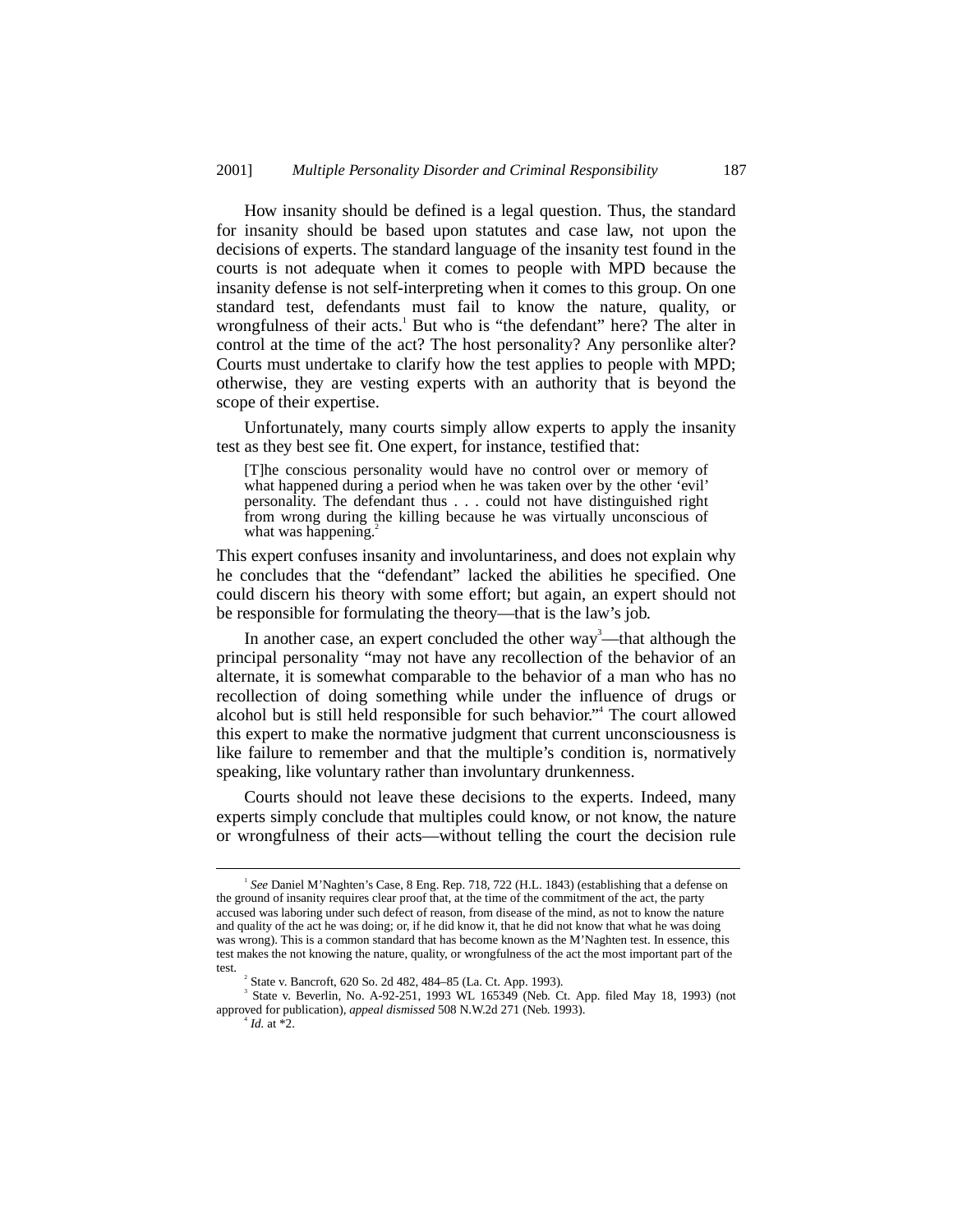that allows them to draw that conclusion. Courts then simply repeat these conclusions in rote fashion.<sup>5</sup> Courts must step up to the plate and articulate how the insanity defense applies to people with MPD.

A small number of courts have done just that.<sup>6</sup> In essence, these courts have taken one of two or three different views (I say "two or three" because one of the views is not clearly held by *any* court). The first view found in the courts is that a multiple is not guilty by reason of insanity ("NGRI") if the alter that is in control at the time of the act meets the insanity test of the particular jurisdiction.<sup>7</sup> Thus, experts are directed to look at the mental state of that alter. If the alter, for instance, were psychotic and did not know what she was doing, the multiple would be criminally insane. Or if the alter were a child who did not know what she was doing—which is not always the case since child alters are not actually children—the multiple would also be insane. Otherwise, the multiple would be guilty of the crime.

The second view of courts is that a multiple is insane if *any* alter meets the insanity test. This view is less well grounded in the courts because the decisions that take this position also contain language suggestive of the first position.<sup>8</sup> For example, in *State v. Rodrigues*, the court reviews the expert's testimony about each of the three alters' knowledge at some length.<sup>9</sup>

The third view of the courts is found in a Tenth Circuit case, *United States v. Denny-Shaffer*. 10 This view suggests that a multiple is criminally

 $\overline{\phantom{a}}$ <sub>5</sub> *See, e.g.*, Tanner v. State, 265 A.2d 573, 577 (Md. Ct. Spec. App. 1970) (discussing the lower court decision that the defendant was competent to stand trial based solely on the opinion of a psychiatrist); Lowery v. Abrahamson, 434 N.W.2d 662 (Wis. Ct. App. 1988) (unpublished limited precedent opinion) (relying on the report of an expert to find that the defendant had the capacity to appreciate the wrongfulness of his conduct or to conform his conduct to the requirements of the law at the time of his acts); R.H.L. v. State, 464 N.W.2d 848, 849 (Wis. Ct. App. 1990) (agreeing with experts that the defendant suffered from a mental disease); State v. Jolley, 508 N.W.2d 770, 771 (Minn. 1993) (citing the testimony of two defense expert witnesses that defendant with MPD knew the nature of his act and that it was wrong).

*See generally* ELYN R. SAKS WITH STEPHEN H. BEHNKE, JEKYLL ON TRIAL: MULTIPLE PERSONALITY DISORDER AND CRIMINAL RESPONSIBILITY 120–36 (1997) (discussing cases before 1997 that dealt with the criminal responsibility of individuals suffering from MPD). <sup>7</sup>

*See, e.g.*, State v. Grimsley, 444 N.E.2d 1071, 1075–76 (Ohio Ct. App. 1982) (upholding conviction and concluding that there was no evidence that the alter was unconscious, acting involuntarily, or did not know that his acts were wrong); Kirkland v. State, 304 S.E.2d 561, 564 (Ga. Ct. App. 1983) (finding criminal liability so long as the personality controlling the defendant's behavior was conscious and her actions were a result of her own volition). "The law adjudges criminal liability of the person according to the person's state of mind at the time of the act." *Id.* at 564; Commonwealth v. Roman, 606 N.E.2d 1333, 1336 (Mass. 1993) (citing *Kirkland*, 304 S.E.2d 561). <sup>8</sup>

*See, e.g.*, State v. Rodrigues, 679 P.2d 615, 618 (Haw. 1984) (noting that "one personality often cannot control the actions of another personality," and "[t]he trend in . . . courts is toward examining the sanity of each personality presented in an individual . . . ."). The *Rodrigues* court at one point, however, seems to adopt the view held by the *Grimsley* court.

<sup>9</sup>

<sup>&</sup>lt;sup>10</sup> 2 F.3d 999 (10th Cir. 1993).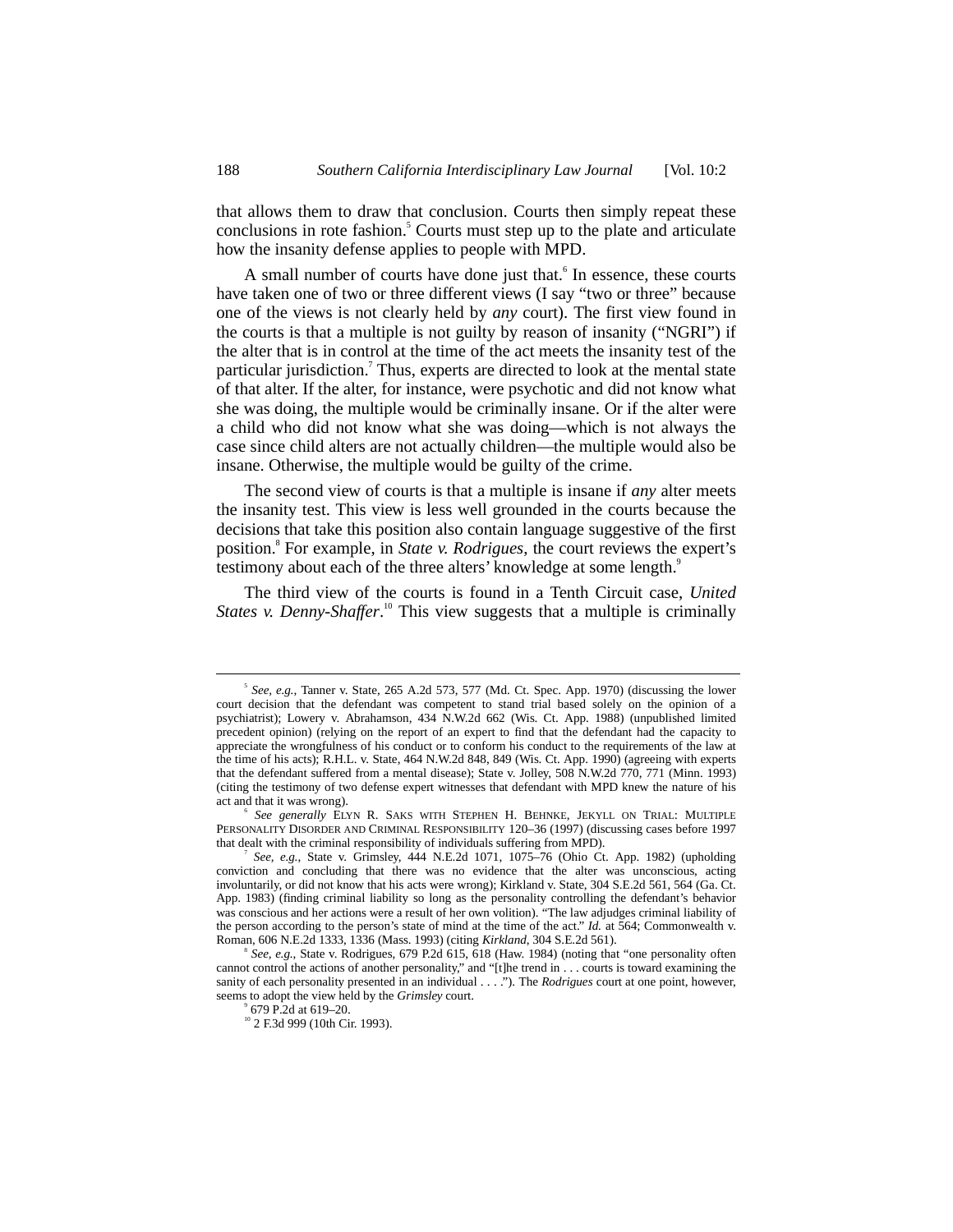insane if the host personality did not plan or participate in the offense.<sup>11</sup> In essence, *Denny-Shaffer* takes the position that the "defendant" *is* the host personality. This view is quite plausible but, as I shall argue, does not go quite far enough.

Courts, then, must articulate how the insanity defense applies to people with MPD. I will argue that they must articulate a standard different from those articulated by the few courts that have considered the issue. Instead, a multiple should be found nonresponsible if any nonfragmentary alter did not know about or acquiesce in the crime.

# III. THE PROPOSED STANDARD: A PERSON SUFFERING FROM MPD SHOULD NOT BE HELD RESPONSIBLE FOR A CRIME UNLESS ALL OF HER ALTERS KNEW ABOUT AND ACQUIESCED IN THE CRIME

#### A. WHY THE STANDARD PROPOSED SHOULD BE ADOPTED

To understand why the standard I propose is appropriate, it is necessary to understand the nature of alter personalities. There are three plausible ways of understanding alter personalities: as persons, as personlike centers of consciousness, and as parts of a divided person.12 Philosophers tend to take the first two views, $13$  while mental health professionals tend to take the third.<sup>14</sup> It is a mistake to defer to the mental health experts on this question. How to conceptualize alter personalities depends on what is meant by the

<sup>&</sup>lt;sup>11</sup> See id. at 1013 (finding the test of insanity to be whether the host personality was aware of and in control of the commission of the offense).

<sup>&</sup>lt;sup>12</sup> See generally SAKS WITH BEHNKE, *supra* note 6, at 39–66 (discussing the ontological status of alter personalities).

See, e.g., STEPHEN E. BRAUDE, FIRST PERSON PLURAL: MULTIPLE PERSONALITY AND THE PHILOSOPHY OF MIND (1991) (conducting a philosophical discussion of MPD); JENNIFER RADDEN, DIVIDED MINDS AND SUCCESSIVE SELVES: ETHICAL ISSUES IN DISORDERS OF IDENTITY AND PERSONALITY 77–89 (1996) (discussing different philosophical approaches to MPD); KATHLEEN V. WILKES, REAL PEOPLE: PERSONAL IDENTITY WITHOUT THOUGHT EXPERIMENTS (1988) (examining personal identity from a philosophical rather than a scientific perspective); Susan Leigh Anderson, *Coconsciousness and Numerical Identity of the Person*, 30 PHIL. STUD. 1 (1976) (discussing the question of whether there can be one or more persons associated with a body at a single moment in time); Nicholas Humphrey & Daniel C. Dennett, *Speaking for Our Selves: An Assessment of Multiple Personality Disorder*, 9 RARITAN 68 (1989) (concluding that a person with MPD has several selves); Peter K. McInerney, *Person-Stages and Unity of Consciousness*, 22 AM. PHIL. Q. 197 (1985) (discussing the different factors that compose a unity of consciousness and the possibility that there could be more than one unity of consciousness in a single body); James Moor, *Split Brains and Atomic Persons*, 49 PHIL. SCI. 91 (1982) (arguing that split-brain patients should be regarded as one person with

<sup>&</sup>lt;sup>4</sup> See, e.g., Frank W. Putnam, *Diagnosis and Clinical Phenomenology of Multiple Personality Disorder: A North American Perspective*, 6 DISSOCIATION 80, 83 (1993). "Alter personality states [do not] represent separate or complete personalities or people." *Id.*; Colin A. Ross, *Twelve Cognitive Errors about Multiple Personality Disorder*, 44 AM. J. PSYCHOTHERAPY 348 (1990) (arguing that alters are dissociated components of a single personality).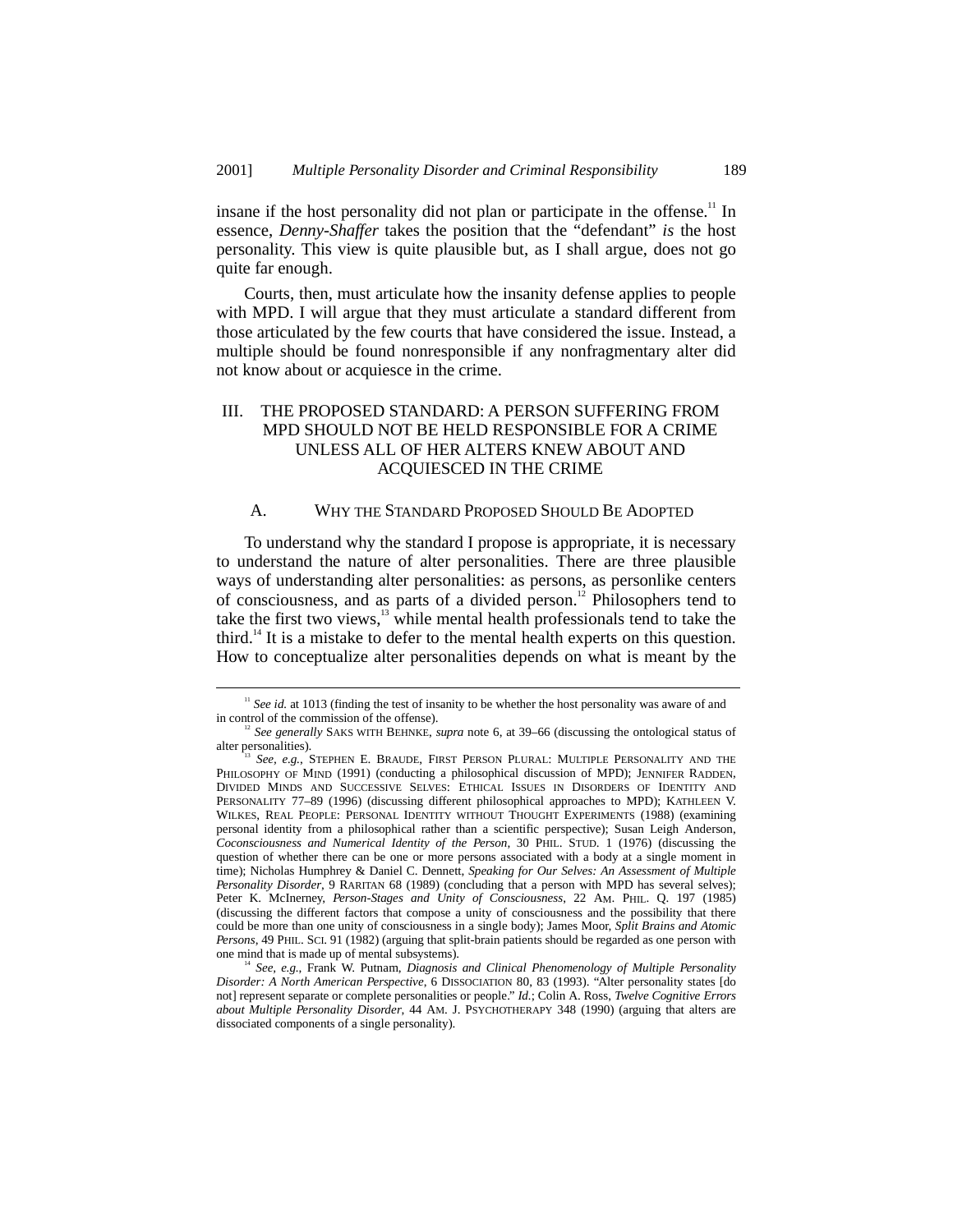word "person." It is philosophers and lawyers, not psychiatrists, who are the authorities on this issue, although psychiatrists will naturally provide important empirical data. In my view, how we should conceptualize alters remains an open question.

The first view is that alters are different persons according to the best criteria of personal identity. Philosophers distinguish two theories of personal identity, bodily and psychological. Most people's intuitions are that their memories, thoughts, and histories—not their bodies—make them who they are. Consider a thought experiment made famous by Bernard Williams that pushes us toward a psychological theory.<sup>15</sup> You and the person next to you will swap minds—her mind will be in your body and your mind will be in her body. Tomorrow, one of the bodies will receive a gift of \$100,000, while the other will be tortured. Which body do you wish to receive which treatment? Most people want the \$100,000 to go to the other body—the one with their mind in it—and want the torture to be done to their old body. Thus, they are implicitly subscribing to a psychological theory.

If we adopt a psychological theory of personal identity, then many alters may be people. On the other hand, the idea that several people could inhabit the same body is perhaps too out-of-accord with common intuitions for the law to embrace. In addition, identifying people with their psychological characteristics may be too administratively inconvenient for the law.

The second view is that alters are different personlike centers of consciousness, or apperceptive centers (as Stephen Braude puts it).<sup>16</sup> Alters each experience their experiences as their own and believe their experiences to be their own—and no one else's. Moreover, they seem to be people by all criteria of personhood or moral agency except that they lack a body. For instance, they are rational, separately the subject of intentional predicates and viewed as separate objects of moral concern, and they have their own sense of consciousness and self-consciousness.<sup>17</sup>

The third view is that alters are nonpersonlike parts of complicated people. This is the view that most mental health professionals hold although the legal and moral status of alters, again, is not a psychiatric question.<sup>18</sup> Nevertheless, this view also has some plausibility. In essence,

<sup>&</sup>lt;sup>15</sup> BERNARD WILLIAMS, PROBLEMS OF THE SELF: PHILOSOPHICAL PAPERS 1956-1972, 46 (1973).

<sup>&</sup>lt;sup>16</sup> See generally BRAUDE, *supra* note 13, at 77–87 (discussing multiples as having distinct alters or apperceptive centers).

<sup>&</sup>lt;sup>17</sup> See WILKES, *supra* note 13, at 23, 130 n.20 (appropriating Dennett's criteria in her examination of MPD); Daniel Dennett, *Conditions of Personhood*, *in* THE IDENTITIES OF PERSONS 175 (Amelie Oksenberg Rorty ed., 1976) (discussing the criteria of personhood).

<sup>&</sup>lt;sup>18</sup> A fourth view that alters are simply delusions or figments of the multiple's imagination is also occasionally argued. While some mental health professionals believe there are fantasy elements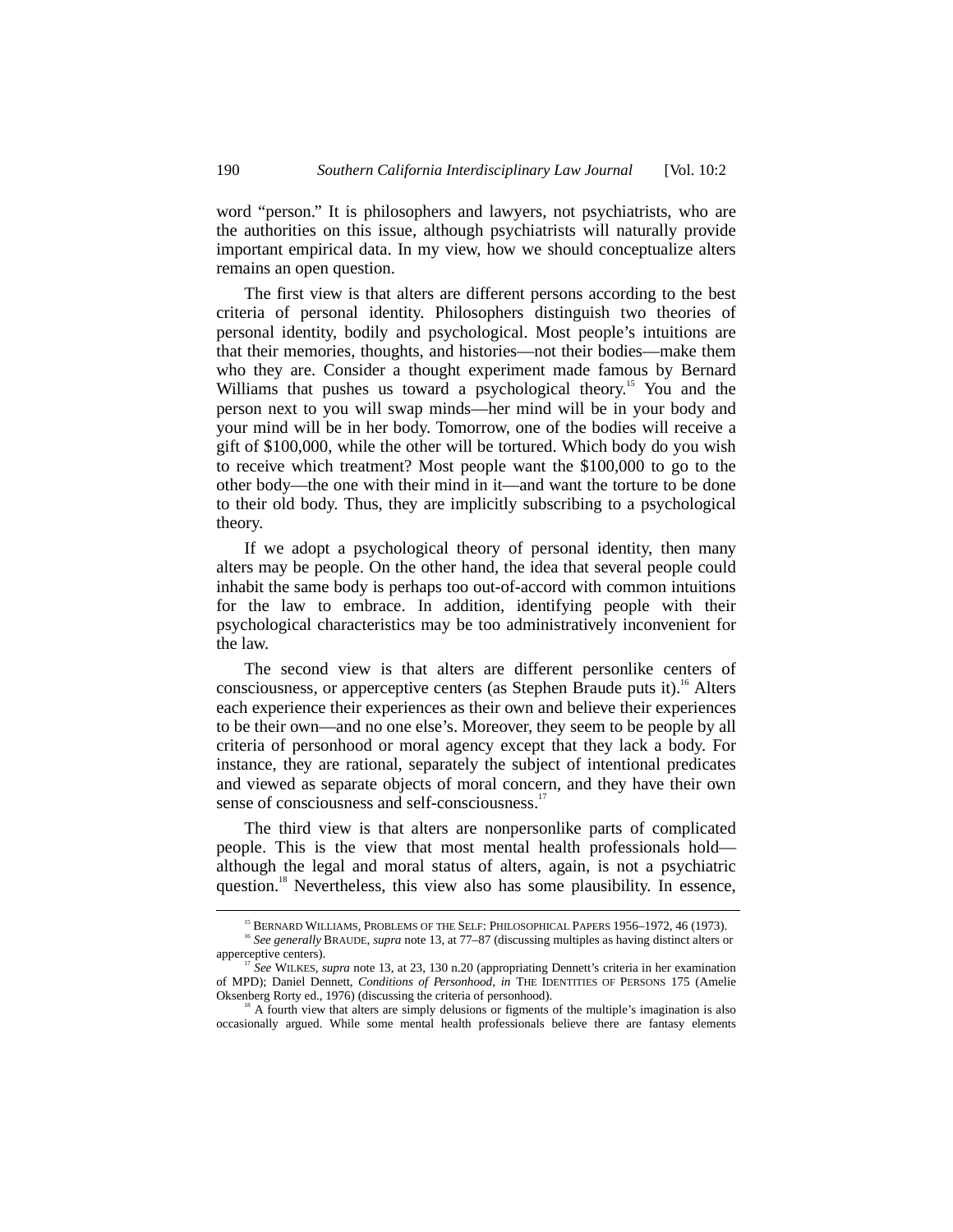there are reasons to think alters are more partlike than personlike; for instance, they can share thoughts with each other at times, and they can be integrated into one.

Each of these views has some plausibility, and it is premature to claim closure on this question. We need more empirical information and conceptual theorizing about personhood to answer this question. For now, we should consider criminal responsibility on each view.

#### 1. *Criminal Responsibility If Alters Are Persons*

Are multiples nonresponsible if their alter personalities should be construed as different people? Here the answer is clearly yes.<sup>19</sup> True, there is a guilty alter. But what about all the innocent alters? We do not put one person in prison for the crimes of another. Consider, for example, a set of conjoined twins. If one of the twins impulsively picked up a gun and killed someone, we would not put the twins in prison, although we would restrain them in some nonretributive institution if the homicidal twin remained dangerous.

This means, of course, that a guilty person goes free. But our system prefers not to punish guilty people over punishing innocent people. Witness Blackstone's maxim that it is better to let ten guilty people go free than to punish one innocent person.<sup>20</sup>

There are only two ways around this conclusion. First, one could argue that we should try to punish only the guilty alter. While there are no real theoretical problems with this approach, there are serious practical problems: how do prison guards correctly identify when a guilty alter comes out, and, more important, how do they make that alter stay out to receive the punishment? Thus, this option is impracticable however theoretically sound it may be.

Second, one could argue that we can put the multiple in prison without punishing the innocent alter so long as our punitive intent is directed only toward the guilty alter. But this claim is implausible. First, the innocent alter in prison would seem to be punished, and not simply regulated, under the criteria established by the United States Supreme Court in cases such as United States v. Salerno.<sup>21</sup> Responding *fully* to the claim that the alter is not

involved in some alters, none who support the legitimacy of the diagnosis think that alters are *only* that. For instance, there are amnesia barriers between some alters and personality characteristics that cluster together. To take this position is to make MPD a psychotic disorder and not a dissociative disorder. Finally, even if alters are just delusions, a person with MPD can arguably still satisfy the insanity defense. *See infra* note 28.

<sup>19</sup> *See generally* SAKS WITH BEHNKE, *supra* note 6, at 68–80 (discussing criminal responsibility of multiples when alter personalities are conceptualized as different people).

<sup>&</sup>lt;sup>20</sup> 4 WILLIAM BLACKSTONE, COMMENTARIES ON THE LAWS OF ENGLAND, 358 (1826).<br><sup>21</sup> 481 U.S. 739 (1987).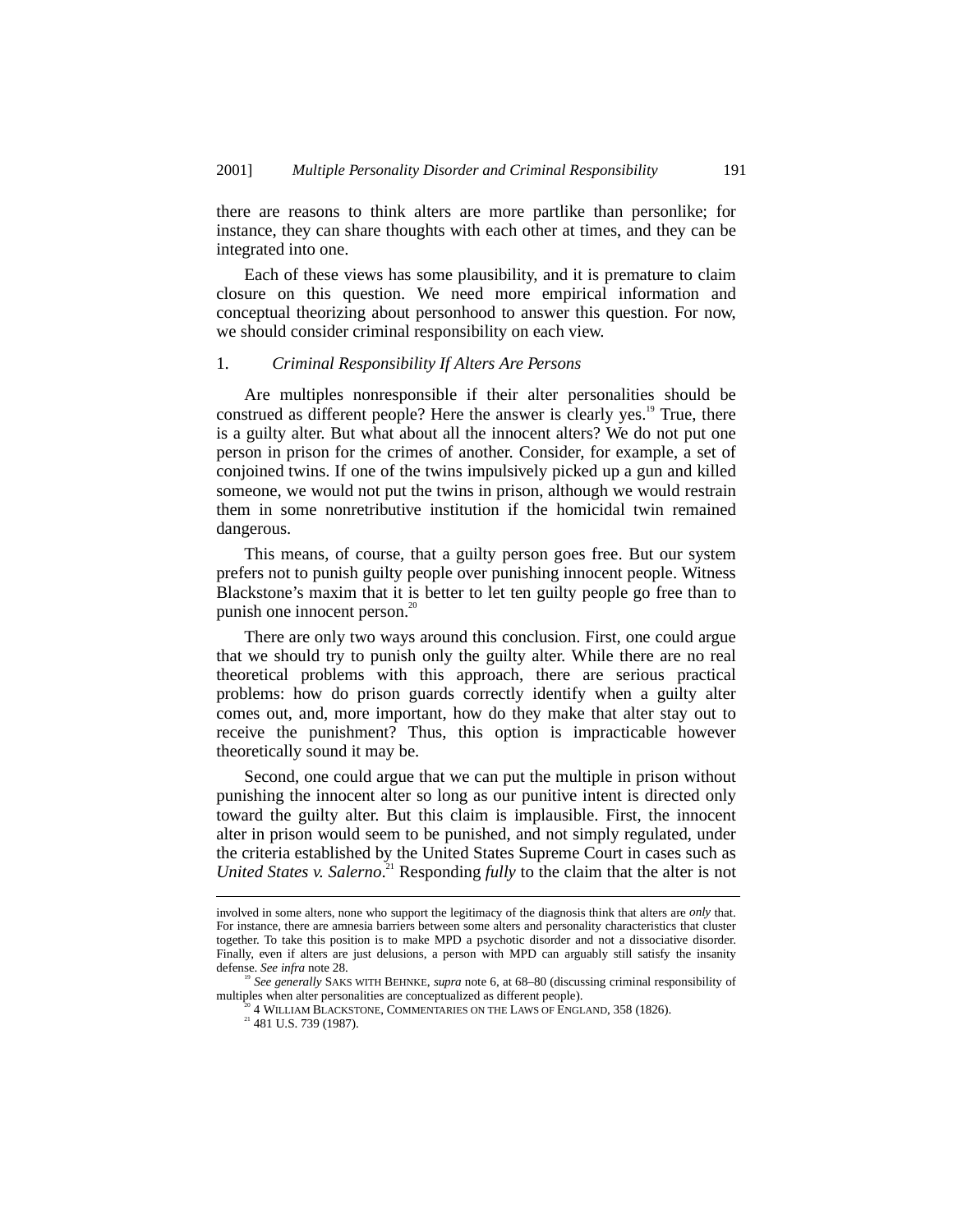being punished would require a complete theory of punishment. Still, when we put someone in prison following a conviction for the length of time that conviction of that crime ordinarily entails, if that person suffers the same detriments as convicted prisoners suffer; if the public perceives punishment; and if that person feels punished then we have punishment, *whatever* our theory of punishment.

Thus, our commitment to not punishing innocent people requires us to find multiples nonresponsible on this theory in order to spare the innocents within them.

# 2. *Criminal Responsibility If Alters Are Personlike Centers of Consciousness*

Are multiples nonresponsible if alters are personlike parts of people? The answer still seems to be yes when a part commits a crime.<sup>22</sup> Personlike entities, because they are capable of guilt and innocence and capable of suffering from punishment just as persons are, should not be punished if innocent any more than innocent people should be.

Indeed, on this theory, the principal reason alters are not people but rather personlike is that they lack a body. But what difference does that make to whether they are guilty or innocent and deserve punishment or not? Presumably, if a disembodied entity ordered someone else to commit a crime, that person would be an accessory-before-the-fact, and punishable. And if that person were innocent—and would suffer from punishment—we would spare punishment. As far as pure guilt or innocence is concerned, what difference does a body make?

The easiest way to see that we should not punish innocent personlike entities is to consider another thought experiment—the story of Pete and Paul. Pete, a wonderful man who is loved by all, is slipped a pill by an evil scientist that changes him into a mean, vicious criminal called Paul. Paul, in a moment of pique, kills someone. An hour later, Pete wakes up in jail charged with murder. Should we punish him?

Most people's intuitions are that we should not, even though the two personalities are not different people—they share a body. The best explanation for this is the idea that we should not punish one personlike entity for the acts of another. Indeed, our usual theories do not work to explain our intuitions. True, Pete was slipped a pill, but what difference does that make? If one were slipped a pill that made one's eyebrows a different color, that would not be a basis for a defense. The pill has to *do* something relevant to criminal responsibility. And of course the pill does

<sup>&</sup>lt;sup>22</sup> See generally SAKS WITH BEHNKE, *supra* note 6, at 80–90 (discussing criminal responsibility of multiples when alter personalities are conceptualized as personlike centers of consciousness).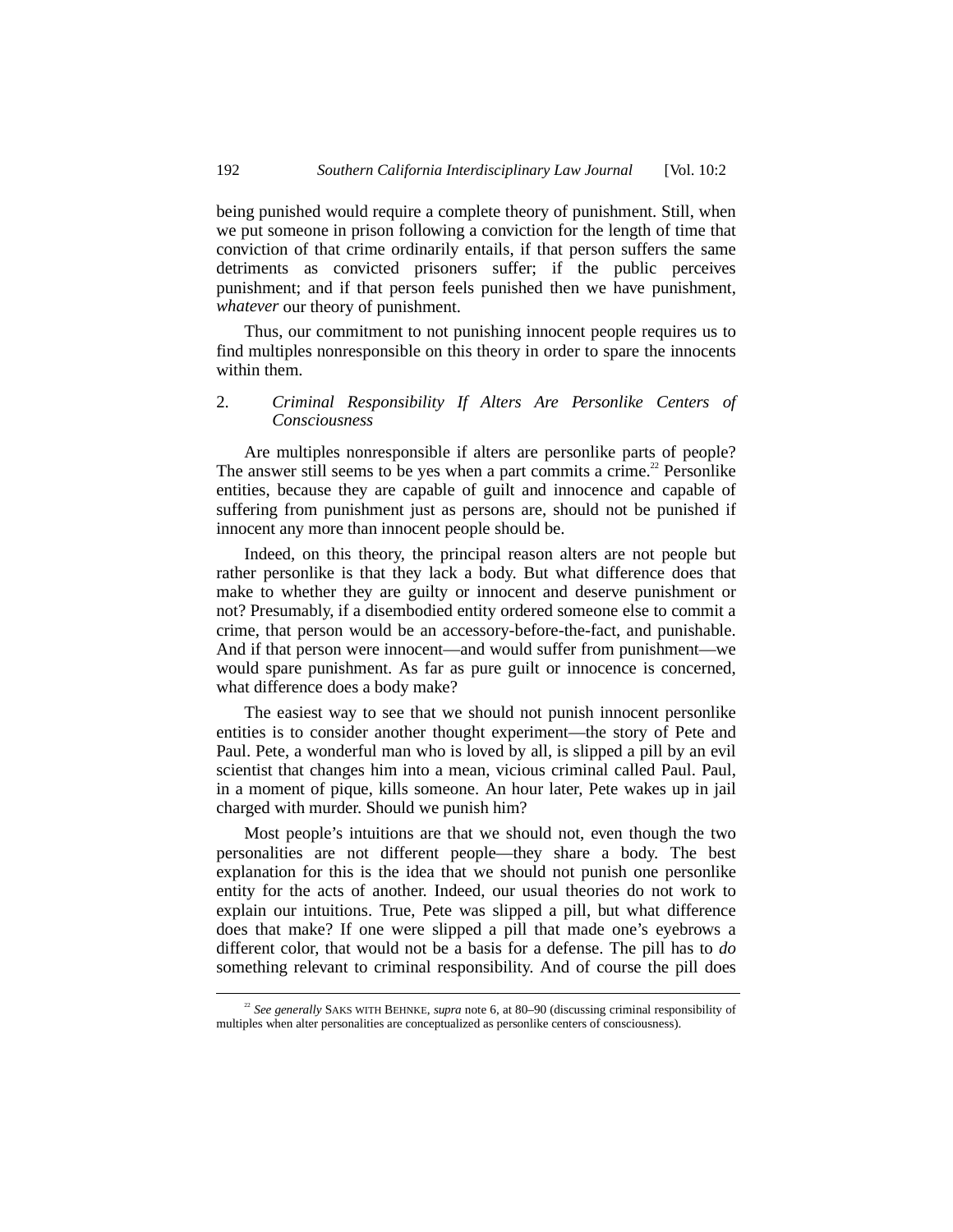not make the person hallucinate or anything of the kind. One could also say that the pill gives Pete a kind of illness. But mental illness, by itself, is a basis for exoneration in only one jurisdiction.<sup>23</sup> Perhaps Pete acted under the compulsion of his new character. But if *Paul* had been compelled, this would be an easy case—no one denies that if the alter acting is innocent then the multiple is innocent. Yet most would say Pete is innocent even if Paul *had not been* compelled. The lesson of this case is that we should not punish one personlike entity for the acts of another—*this* explains our intuitions about this case.

### 3. *Criminal Responsibility If Alters Are Nonpersonlike Parts of a Deeply Divided Person*

If alters are nonpersonlike parts of a deeply divided person, there is still reason for holding that multiples are nonresponsible.<sup>24</sup> Consider certain phenomena that the law allows as a basis for exoneration: sleepwalking, acts performed under hypnosis and posthypnotic suggestion, and acts performed in certain epileptic states.<sup>25</sup> What do all of these phenomena have in common? One thing is that they are all dissociative phenomena. They all involve "a disruption in the usually integrated functions of consciousness, memory, identity, or perception of the environment."<sup>26</sup> But if dissociative phenomena ordinarily lead to exoneration, why not MPD, the paradigm of dissociation?

To determine whether MPD should lead to exoneration, we must consider the reasons dissociative consciousness should lead to nonresponsibility. There are at least three. First, if there is an innocent alter, there is a center of consciousness that did not do wrong and does not deserve to suffer. This is the basis of the first two theories discussed above. Second, in cases of dissociation, significant parts of the self are not brought to bear on the act. Therefore, we do not, and should not, attribute the act to the actors in their capacity as practical reasoners.<sup>27</sup> Third, responsibility arguably requires a relatively integrated self. Perhaps an executive is

<sup>&</sup>lt;sup>23</sup> New Hampshire is the only state that recognizes an act's being a product of mental illness as a basis for exoneration.

<sup>24</sup> *See generally* SAKS WITH BEHNKE, *supra* note 6, at 90–105 (discussing criminal responsibility of multiples when alter personalities are conceptualized as nonpersonlike entities—that is that they are neither persons nor personlike).

<sup>25</sup> The theory in this Section may sound in "involuntariness" rather than "insanity." Still, the question before us is how to understand criminal responsibility as applied to people with MPD. We must address this complicated and difficult issue as a whole and not be bound by particular doctrinal categories. MPD is a phenomenon that cuts across different categories.

 $^{26}$  AM. PSYCHIATRIC ASS'N, DIAGNOSTIC AND STATISTICAL MANUAL OF MENTAL DISORDERS 477 (4th ed. 1994).

See generally ROBERT F. SCHOPP, AUTOMATISM, INSANITY, AND THE PSYCHOLOGY OF CRIMINAL RESPONSIBILITY: A PHILOSOPHICAL INQUIRY, 190–201 (1991) (discussing criminal liability and practical reasoning).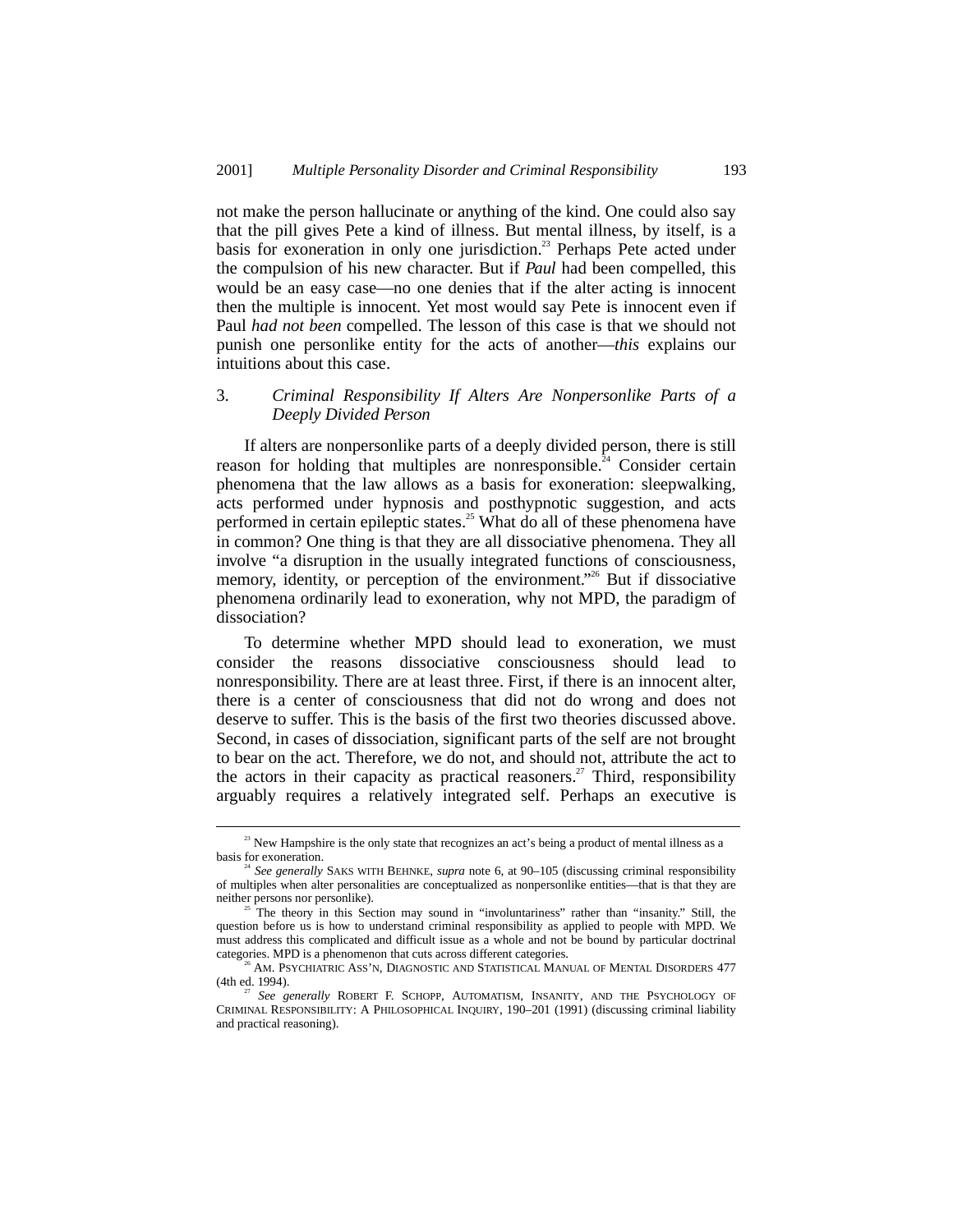needed to stand back and decide—evaluate and choose among competing reasons. Otherwise, again, the choice cannot be attributed to the person as a whole.

To underscore the reasonableness of this theory consider another thought experiment. A person is given a pill that walls off all the parts of her personality except her anger. Her kindness, sweetness, thoughtfulness toward others, and uprightness are simply inaccessible to her—behind amnesia barriers that she cannot breach. If the person in this state does an act of harm toward another, do we really want to say the act of harm is her act? Does it really represent her?

Note that the case of parts of the self being behind barriers is different from the case of someone simply being in a strong emotional state—say of rage or greed. Our hypothesis is that the pill erects walls between the person's other parts of her personality and her angry part; she simply cannot access them, just as a person cannot access parts of herself when acting under posthypnotic suggestion. The ordinary rageful or greedy person does not have barriers preventing access to her other parts; she simply neglects them.

One might also say that even in the case of ordinary people only one time-slice of each person—one person-state, so to speak—acts; the other person-states are not represented in the act. On the theory under consideration, do we then have to say that no one is responsible? The answer is no. In the case of ordinary people, different person-states are not too different from each other––they have access to each other, and they think of themselves as one. Each person-state is a decent representative of the whole, unlike the case of the person whose different states think of themselves as different people with different interests (i.e., the case of the multiple). In short, dissociation is different, and people with the extreme dividedness found in most dissociation—such as MPDs—should be found nonresponsible.<sup>28</sup>

Indeed for several reasons, multiples should often be nonresponsible even if alters are conceptualized simply as figments of a person's fantasy rather than one of the three suggested ways. First, other fantasies—such as delusions—often lead to findings of nonresponsibility: a person believing that God is commanding her to act is subject to a fantasy; yet, we hold her nonresponsible even though God was not commanding her, and she was simply imagining such. Second, if a psychotic person delusionally believes someone else is committing a crime when she herself was acting—and that she could do nothing to prevent this other from using her body—we would arguably find her criminally insane: she did not know the nature of her act—that it was her own and so potentially under her control—and therefore she cannot be faulted for doing it as she did not know she was. Finally, as this article discussed, there are reasons for thinking that alters, whatever they are, are more than mere delusions—as every expert on MPD agrees.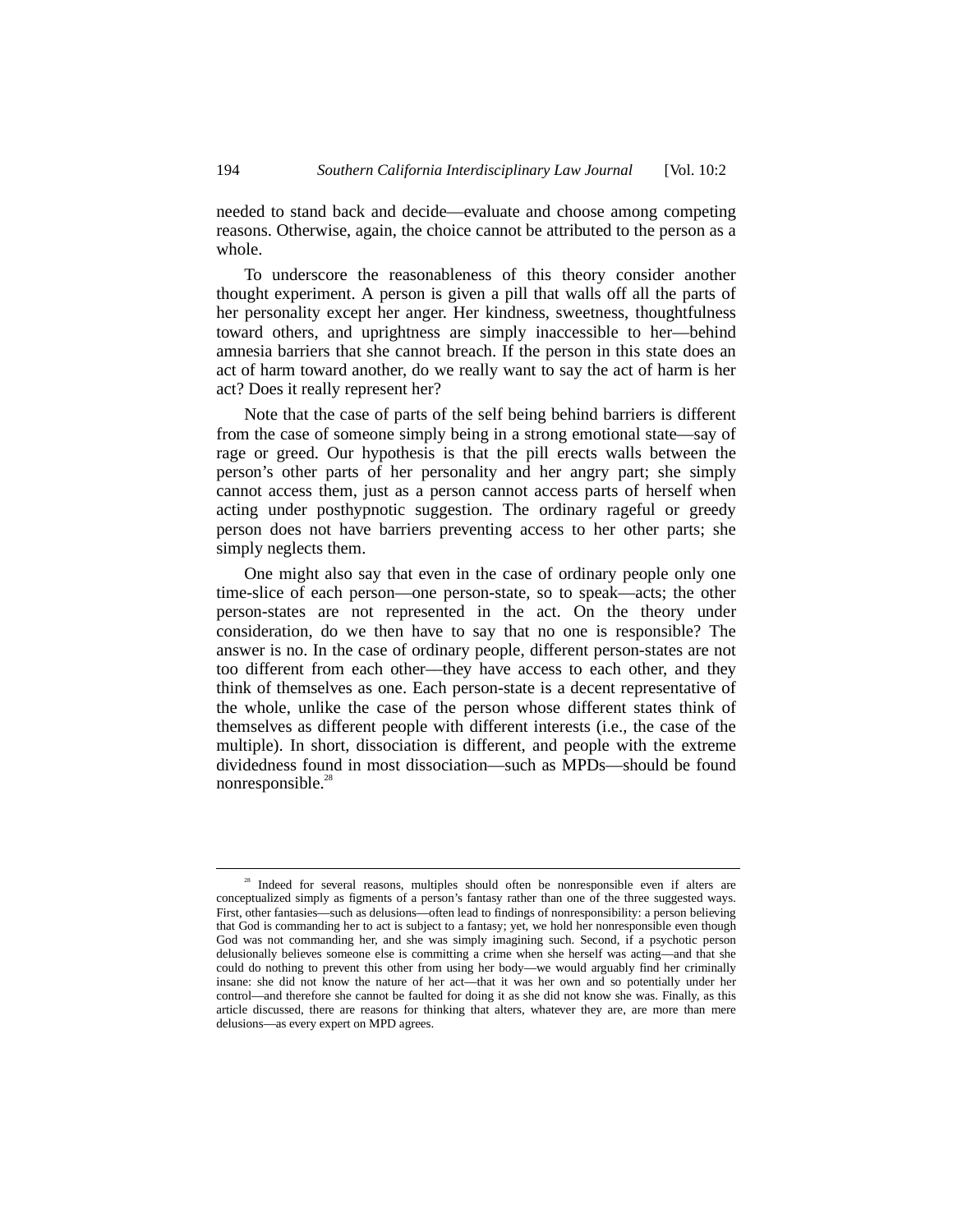#### 4. *The Proposed Rule*

While multiples are often nonresponsible, in whatever way we construe their alter personalities, there are nevertheless two occasions when multiples should be found responsible. First, they should be responsible when *all* of their alters know about and acquiesce in a crime, unless only a trivial number of very fragmentary alters do not acquiesce.<sup>29</sup> I would find acquiescence if there is any act of complicity, or where the alter knows about the crime and can prevent it without undue danger or effort, but does not attempt to do so. In other words, I would impose a duty to intervene.

Second, when multiples are so organized that it is just to hold them on a theory of corporate criminal liability, I would do so, provided that the alters act within the scope of their authority and with an intent to benefit the whole. In this case, a multiple's liability should be mitigated because some of the alters will only be guilty of "negligent delegation" and not of the principal offense. In addition, I would not imprison on this basis, just as we do not imprison corporate officers for corporate acts. Liability, then, is mitigated but not erased as it is in the insanity defense.

Cases in which a multiple would be found responsible under this rule are not rare. Consider *State v. Moore*.<sup>30</sup> Ms. Moore, in her Billy Joel personality, held hostage and terrorized a group of children and was eventually complicit in the beating death of one. But the Marie Moore personality herself was no stranger to the crime. She would place phone calls to herself pretending it was Billy Joel calling with the children's daily instruction and discipline. And she deflected the police when under suspicion. Since both personalities knew about and acquiesced in the crime, Ms. Moore should not be relieved of responsibility on the basis of MPD. She was evidently a very ill woman who might have some defense, or at least mitigation, for her crime but not on the basis of MPD.

Given my proposal, as a practical matter I recommend that jurisdictions adopt the following language for the insanity defense for people with MPD:

With one exception, people with MPD are NGRI if any of the nonfragmentary alters did not know about or acquiesce in the crime, where acquiescence is defined as being complicit in the crime or failing to intervene to attempt to prevent or terminate the crime when intervention could be done with reasonable effort and without undue danger.

The exception is when the multiples are highly organized and their alter acts within the scope of their authority and with an intent to benefit the

 <sup>29</sup> *See generally* SAKS WITH BEHNKE, *supra* note 6, at 106–20 (discussing when multiples should be held responsible for their crimes).<br><sup>30</sup> 550 A.2d 117 (N.J. 1988).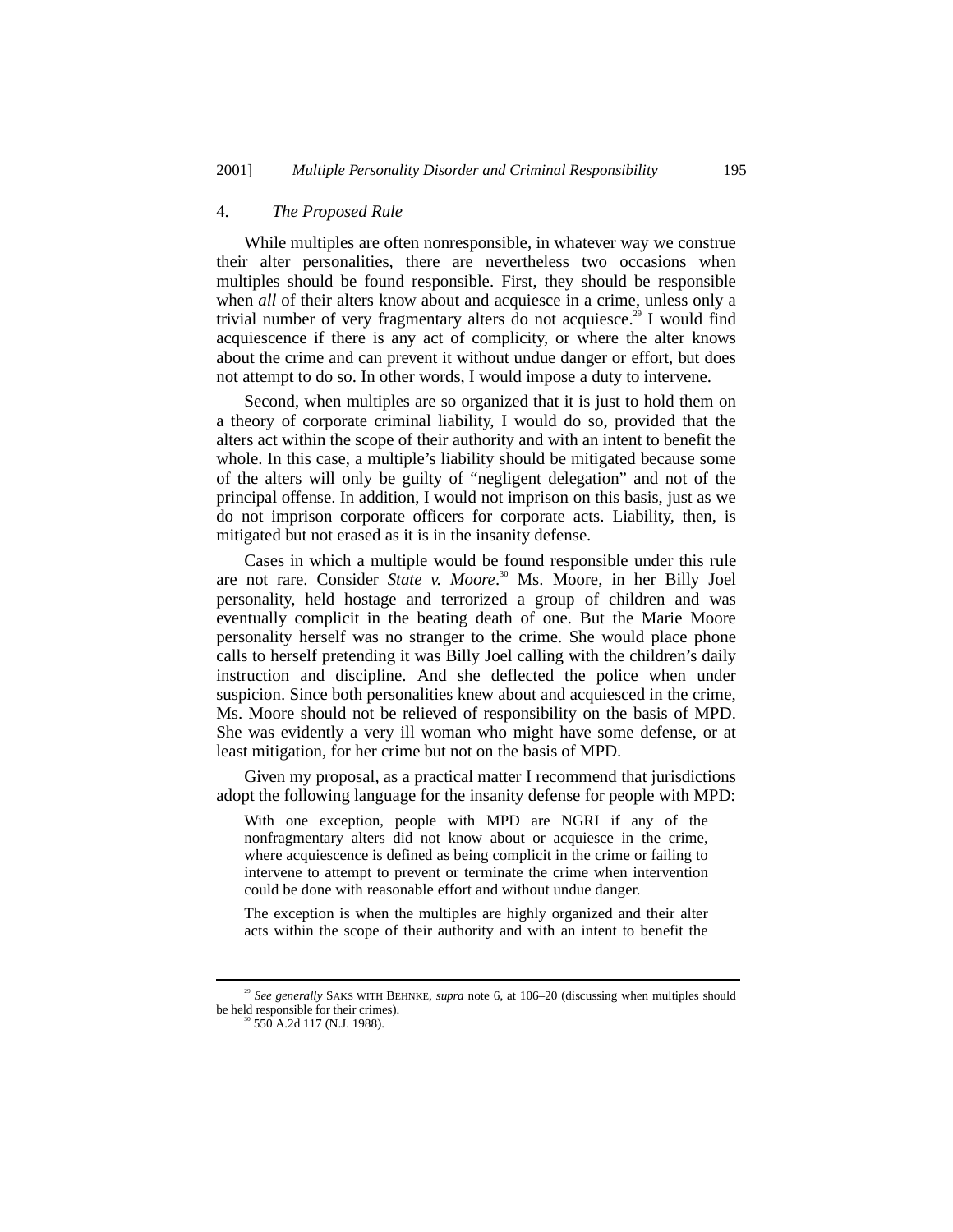whole, in which case the multiple's criminality is mitigated to a nonimprisonable offense.

Using a formulation tailored to the case of MPD makes sense, since MPD is a unique disorder. The suggested language is the result of a careful normative analysis of how to assess a multiple's criminal responsibility.<sup>31</sup>

The standard can also be formulated in the language of a jurisdiction's extant insanity defense. Take a jurisdiction with a *M'Naghten*-style insanity defense.<sup>32</sup> Here, defendants with MPD are NGRI if any of their nonfragmentary alters either did not know the nature, quality, or wrongfulness of the act as it was occurring, or with reasonable effort and without undue danger, were not able to intervene or attempt to prevent the act of another alter.

Including the language "as it was occurring" will prevent evaluators from saying, as evaluators in these cases sometimes do, that a noncoconscious alter knew, for example, that sexual assault was wrong and therefore is culpable. $^{33}$  The question is not whether the defendant knew it was wrong in the abstract, but whether the defendant knew the conduct was wrongful at the time of the act. Of course, if she were unconscious, she did not. Asking this question makes about as much sense as asking the wakingself after the sleepwalking-self committed murder whether she knew murder was wrong.

There may also be a concern with the second part of this test: the multiple is NGRI if the knowing alter could not prevent the act of the acting alter. Is this part, insofar as it seems to refer to control, inconsistent with a *M'Naghten*-type insanity defense?

I think this concern is misplaced. Courts and legislatures that reject a volitional prong of an insanity defense seem to be engaging in the following reasoning: if a person knows her act is wrong, she is to be presumed to be able to control it. The presumption may make some sense in the case of a nonmultiple defendant charged with controlling herself. It does not, however, make sense in the case of a multiple where there is no reasonable theory which presumes that a person who knows someone else (another alter) is acting can control that other person.

To put this less concretely, controlling one's act when one is in control of one's body is different from controlling one's act when one is not. Thus, if a split-off part of the self, as in posthypnotic suggestion or a reflex action, is acting, and the person herself does not have executive control of

<sup>&</sup>lt;sup>31</sup> In the same way, the Tenth Circuit in *United States v. Denny-Shaffer*, while sometimes speaking in terms of "appreciation," also said that we should ask simply if the host personality "planned or participated" in the offense. 2 F.3d 999, 1016 (10th Cir. 1993).<br><sup>32</sup> See supra note 1 and accompanying text.

<sup>&</sup>lt;sup>33</sup> *See State v. Rodrigues, 679 P.2d 615, 620 (Haw. 1984).*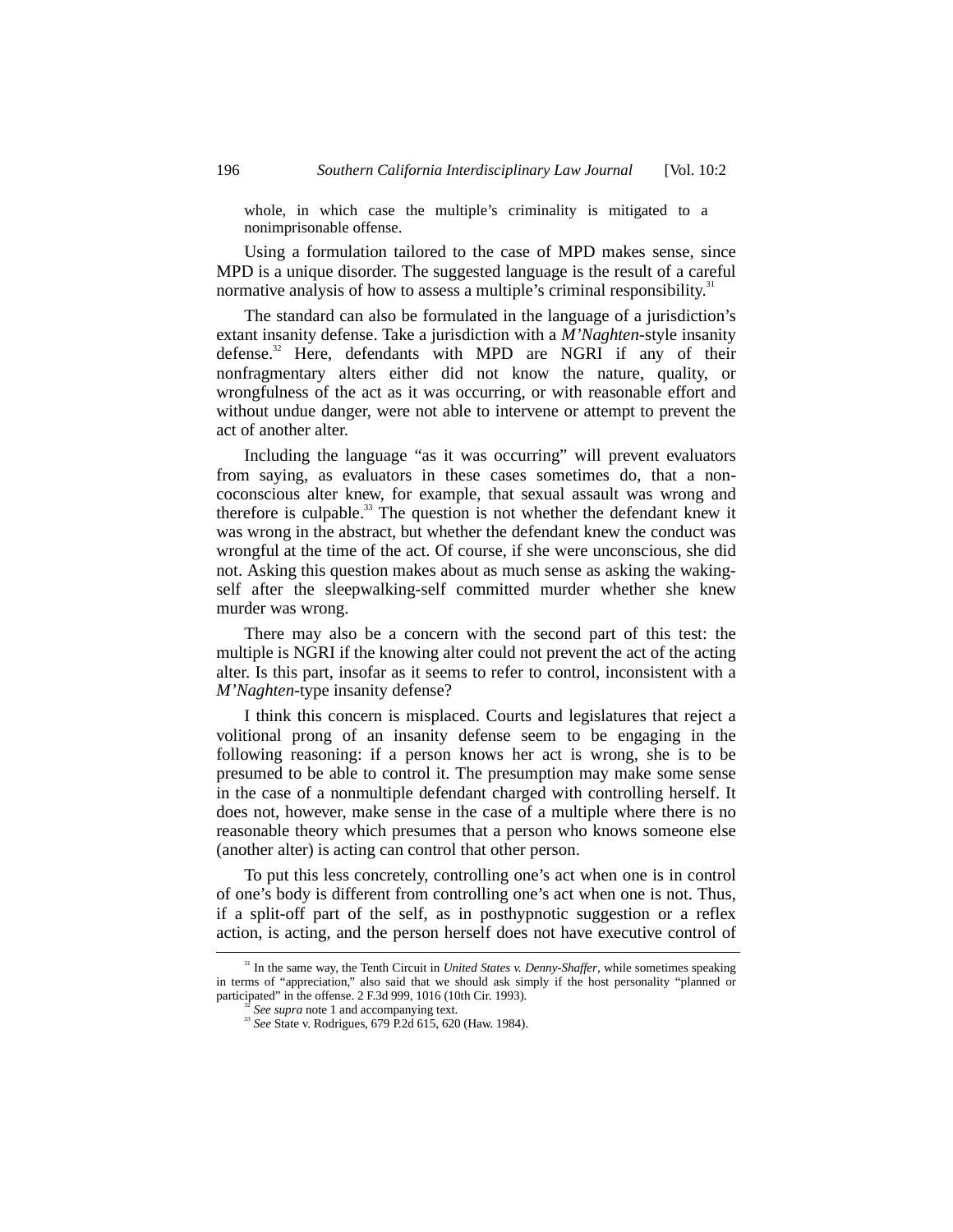her body, it does not make sense to fault her for the act. If this is so, the suggested language makes eminent sense.

Indeed, this standard is something of a compromise standard. To the extent we accept that alters are persons or personlike, arguably even if one alter knew about the act and could control the acting alter, we should make the multiple nonresponsible, as long as the nonacting alter did not participate, just as we do not impose a duty to intervene to prevent the crimes of one person on another. Imposing a duty to intervene here nevertheless makes sense because sharing a body gives one some culpability if one's body is used to harm another and one could, but did not, attempt to stop it. $34$ 

#### 5. *The Advantages of the Proposed Rule over Other Proposals*

The two views that are clearly held by the courts—the "specific alter" and the "host" approaches—are problematic. The first view is problematic because to say that one should look at the sanity of the alter in control at the time of the act seems to be saying that that alter is sufficiently personlike to be punished if guilty. It follows that, if the guilty alter is sufficiently personlike to be punished, then other innocent alters are sufficiently personlike to be spared punishment.<sup>35</sup> Even if this charge is wrong, and it is additionally denied that alters are personlike, there is good reason to find multiples nonresponsible on the third theory described above: other parts of the person are not available to be brought to bear on the act. This remains true even if the alter in control at the time of the act does not meet the insanity defense, just as it is true when a person under posthypnotic suggestion knows in her conscious state of mind what she is doing. If this is so, the "specific alter" approach is inadequate.

The second view, the *Denny-Shaffer* "host" view, although an improvement, is also flawed.<sup>36</sup> The *Denny-Shaffer* view is an improvement because it recognizes that even if the specific alter acting does not meet the insanity defense, there is another personlike agency in the multiple who is nonculpable and does not deserve to suffer. It is flawed because it does not go far enough. It is usually not only the host who is arguably personlike and should be protected from punishment if innocent but also many of the other alters as well. The view proposed here also makes more sense than the *Denny-Shaffer* host approach because the host concept is somewhat arbitrary: hosts can be difficult to identify, can change over time, and can

<sup>&</sup>lt;sup>34</sup> Finally, if a court in a *M'Naghten*-style jurisdiction rejects this idea, it should simply remove the "control" language from the proposed standard and hold nonresponsible any multiple who had alters

See supra note 15 and accompanying text. See generally SAKS WITH BEHNKE, supra note 6, at 129–30 (discussing the inconsistencies and deficiencies of the specific alter approach).

<sup>36</sup> SAKS WITH BEHNKE, *supra* note 6, at 131–34.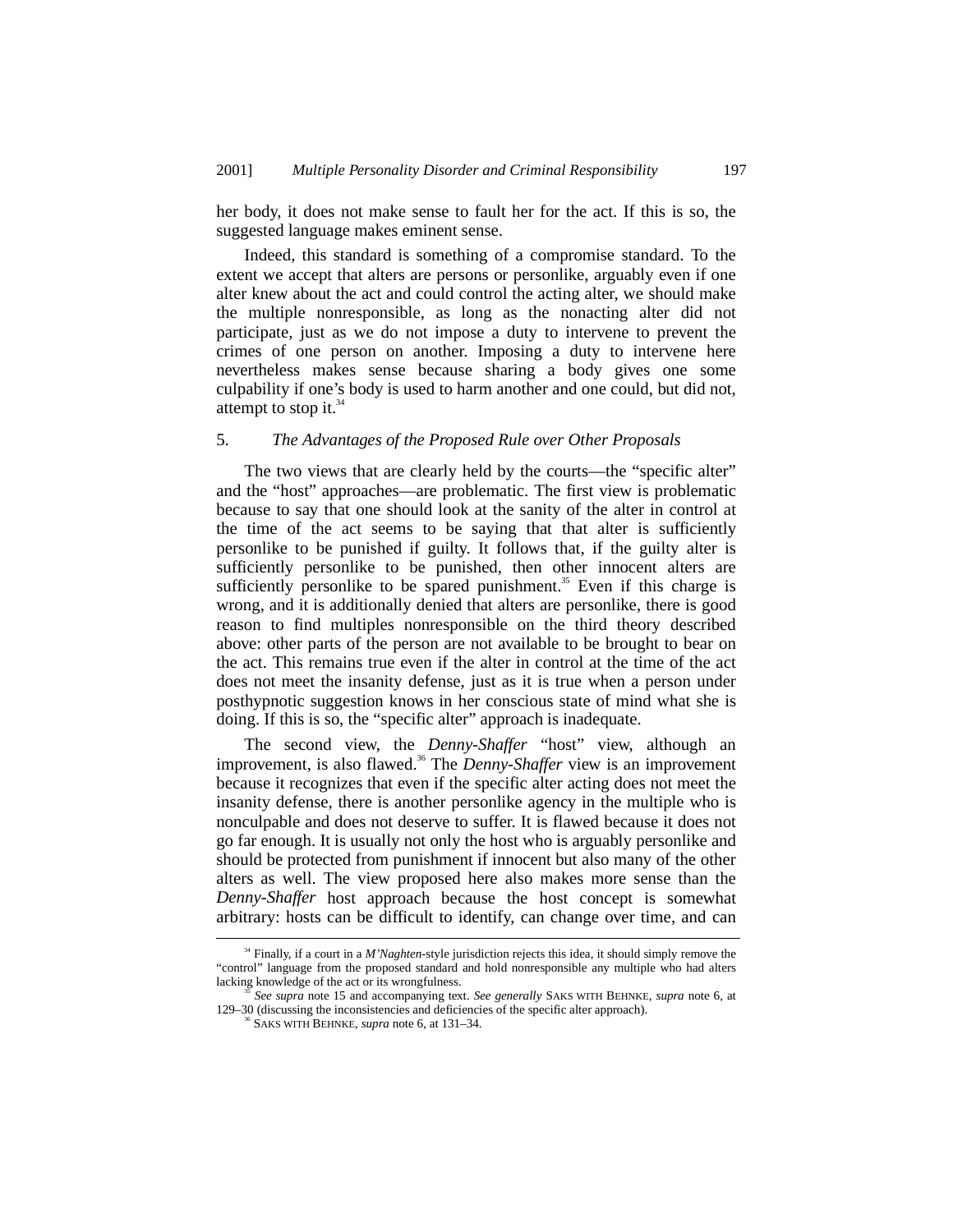take control a minority of time even though more than any of the other alters.

At least one litigant has suggested a test that if any part of the person's mind knew the act was wrong, the multiple should be guilty.<sup>37</sup> This test is problematic for a number of reasons. First, the narrowest view for insanity should require only that a multiple is sane if any alter that *participated* in the crime knew the act was wrongful. Otherwise, we would be forced to punish a multiple all of whose participating alters were psychotic, but who had a split-off part briefly present—for two seconds—during a ten hour crime who knew the act was wrongful. This alter, not being in executive control of the body, could not be faulted for not stopping the act; and the participating alters, by hypothesis, were all psychotic. Is it really fair to blame this multiple? When a participating alter, by contrast, knows the act is wrong, we may fairly blame that alter because having executive control during the crime, the alter could—as much as any other defendant—control the act and therefore can be blamed for not doing so.

Second, in other areas of the law it is not the case that a party's knowledge of the wrongfulness of an act renders the person guilty namely, in the involuntariness context. A person who acts under posthypnotic suggestion knows perfectly well that the conduct is wrongful, yet we find that person nonresponsible because split-off parts of the person are acting. Once again, she does not have executive control.

Finally, and most importantly, this test suggests that if any alter knows the act is wrongful then the multiple is responsible. Proponents of this test do not justify why we should not rather say that if any alter *does not* know the act is wrongful the multiple is *nonresponsible*. In particular, they do not answer the reasons for proposing the latter as found in *Jekyll on Trial*. 38 For example, they do not justify why, even if we accept that alters are nonpersonlike, MPD should not be treated just as many other dissociative phenomena in the law are treated.<sup>39</sup>

#### 6. *Answers to Criticisms of the Proposed Rule*

Can this proposal be criticized because it is "extreme"? Some court cases and literature have suggested as much.<sup>40</sup> But, first, to call a view "extreme" is not to make an argument. Second, "extreme" views—in the sense that they result in few or many being affected—may nevertheless be

 <sup>37</sup> *See* State v. Greene, 960 P.2d 980, 991–93 (Wash. 1999), *aff'd in part and rev'd in part*, 984 P.2d 1024 (1999).

<sup>&</sup>lt;sup>38</sup> SAKS WITH BEHNKE, *supra* note 6, at 67–140.<br><sup>39</sup> See *supra* Part II.A.3.

<sup>40</sup> *See, e.g.*, *Greene*, 960 P.2d 980; August Piper, Jr., *Multiple Personality Disorder and Criminal Responsibility: Critique of a Paper by Elyn Saks*, 22 J. PSYCHIATRY & L. 7 (1994).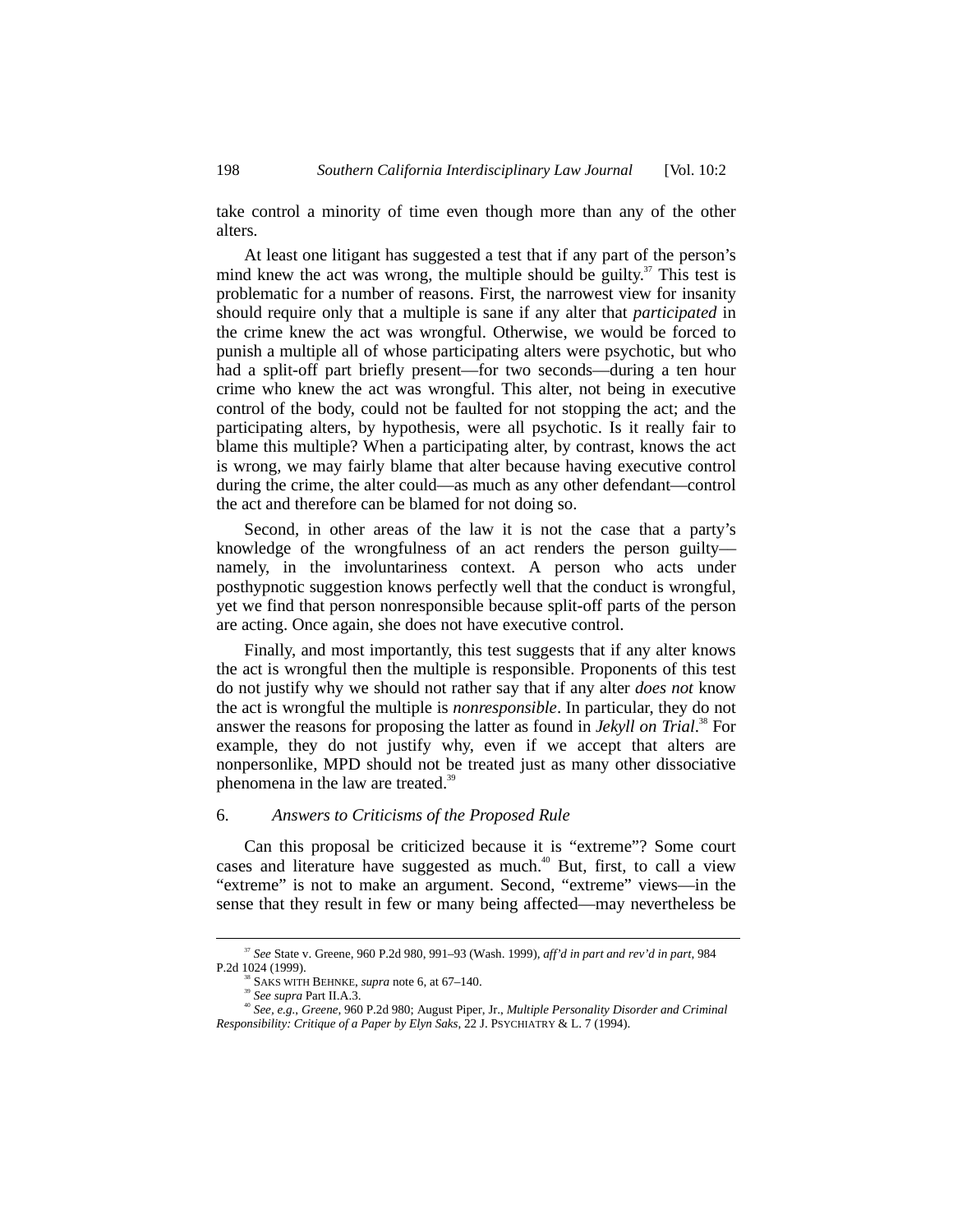right; take the view that adult women should be able to vote. Third, and most important, the view against which this criticism has been made has been revised on the basis of greater understanding of criminal defendants with MPD. $41$ 

I do not propose a rule that there be a rebuttable presumption that multiples are nonresponsible. The proposal of a rebuttable presumption was based on the idea that most multiples would meet the insanity test formulated, but experience has proved that idea wrong. The reason it has been proven wrong seems to be that most criminal defendants are male; male multiples tend on average to have a considerably smaller number of alters than do female multiples, and often all the alters do acquiesce or even participate in the crime. $42$ 

The literature on MPD and criminal responsibility does contain one critique of my earlier view, which would also apply to the view proposed here, namely, that written by Dr. August Piper.<sup>43</sup> Dr. Piper seems mostly concerned with collateral matters involved in this question—can MPD be reliably diagnosed, distinguished from other disorders, and distinguished from malingering?<sup>44</sup> He does not provide much in the way of an argument that the standard proposed in my earlier work is not well supported by my arguments. The one exception to this is his claim that there is evidence that alters do have control over one another and over when they come out.<sup>45</sup> But Dr. Piper has only adduced evidence that some alters at some times have this ability; he has not established that they always do or that they do under conditions of significant stress. More important, for Dr. Piper's observation to mean that multiples should be found guilty, it would have to be the case that all of the alters should have this ability. If they do not, then we can say that the alters who could have come out and stopped the crime are culpable, but that the alters who could not are not culpable.<sup>46</sup>

Another criticism of a rule of nonresponsibility for multiples must also be addressed. Some point out that it is in multiples' therapeutic interests to be found responsible because finding them nonresponsible only exacerbates

<sup>41</sup> SAKS WITH BEHNKE, *supra* note 6, at 106–07, 219 n.5. <sup>42</sup> *See, e.g.*, Richard J. Loewenstein & Frank W. Putnam, *The Clinical Phenomenology of Males with MPD: A Report of 21 Cases*, 3 DISSOCIATION 135 (1990).<br><sup>43</sup> *See* Piper, *supra* note 40, at 7.<br><sup>44</sup> *See infra* Part II.B.

<sup>&</sup>lt;sup>45</sup> See Piper, *supra* note 40, at 31–33.  $\frac{45}{10}$  and the should be nonresponsible even if drug taking  $\frac{46}{10}$  As an aside, this reasoning shows why a multiple should be nonresponsible even if drug taking lessens the ability of her alters to exert control over the acting alter: one must ask who was taking the drugs. The person taking the drugs is somewhat responsible for her own inability to act to prevent the crime; she *is* culpable. But unless *all* of the other alters were taking the drugs, they were *involuntarily* intoxicated and in no way culpable for their lessened ability to take control.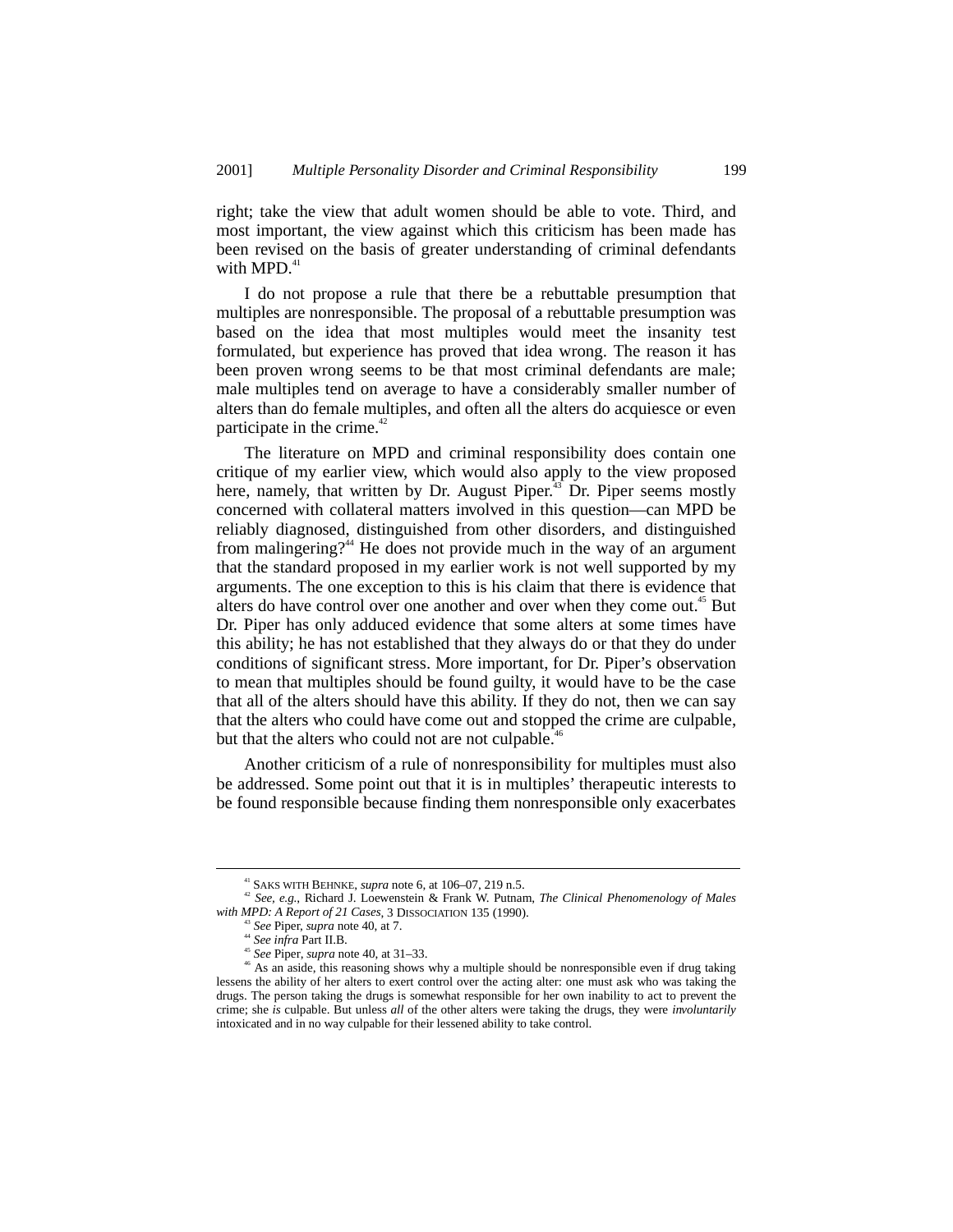their condition.<sup>47</sup> But this is only a good reason for treating multiples as responsible in the therapeutic context—for example, when they misbehave in the hospital. It is not a good reason to find them responsible under criminal law and to punish them criminally. In the same way we do not punish children criminally, although it is perfectly appropriate for parents (and therapists) to treat them as responsible for their acts and punish them. Furthermore, we would not put an innocent person in prison even if a therapist were to say it would be a therapeutic benefit.

The law should not allow therapists to dictate what the standard of responsibility should be on the basis of what is or is not therapeutic for patients. Therapeutic responsibility and criminal responsibility belong to two entirely different domains.<sup>48</sup>

#### B. THE PRACTICABILITY OF THE PROPOSED STANDARD

There are three potential classes of problems in applying the standard I propose. First, some claim that the diagnostic criteria for MPD are so vague that it is impossible to diagnose reliably someone with MPD.<sup>49</sup> In particular, they argue, it is impossible to say what a personality is and to distinguish a personality from a personality state or a fragment.<sup>50</sup> But all line-drawing questions are difficult—and they are pervasive in both psychiatry and the law.

Indeed, the concepts used in the definition of MPD are no more vague than the concepts used in the definitions of other mental illnesses. Take, for example, the concept of a delusion. What is the definition of a delusion as opposed to simply a false belief? Some suggest it is a fixed belief that is nonresponsive to the evidence.<sup>51</sup> Does that mean there are no fleeting delusions? And how fleeting is fleeting enough? Can a belief that could be true, but probably is not, be a delusion? What if it has some basis in the evidence? How much evidence is enough? What about beliefs that are not based on sensory evidence at all—such as a belief in God? What about very unusual religious beliefs? The concept of a delusion, which is firmly rooted

 <sup>47</sup> *See, e.g.*, John O. Beahrs, *Why Dissociative Disordered Patients Are Fundamentally Responsible: A Master Class Commentary*, 42 INT'L J. CLINICAL & EXPERIMENTAL HYPNOSIS 93 (1994) (arguing that exempting patients from responsibility can result in an escalation of distress and

<sup>&</sup>lt;sup>48</sup> See generally SAKS WITH BEHNKE, *supra* note 6, at 136–40 (discussing the differences between the therapeutic view of criminal responsibility and the legal view of criminal responsibility).

See, e.g., Piper *supra* note 40, at 11–22 (arguing that the central features of MPD are ill defined, and therefore, it is impossible to differentiate MPD from other psychiatric conditions); SAKS WITH

BEHNKE, *supra* note 6, at 21–38 (discussing the skeptics' view of MPD). <sup>50</sup> *See* Piper *supra* note 40, at 11–16.

<sup>51</sup> *See* JOHN A. TALBOTT, ROBERT E. HALES, & STUART C. YUDOFSKY, TEXTBOOK OF PSYCHIATRY 190 (1988).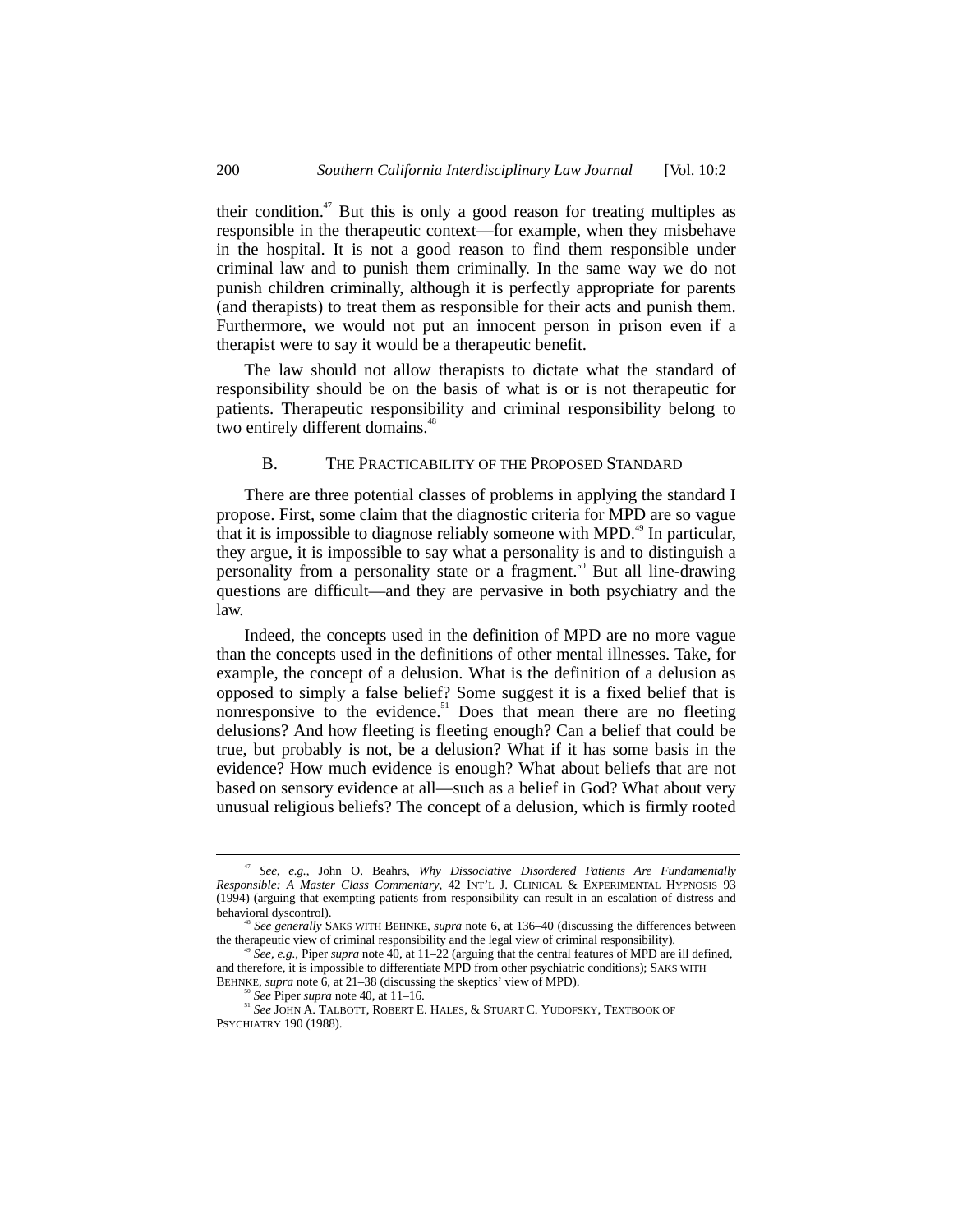in psychiatric nomenclature, is probably no more clear than the concept of a personality.

In addition, the question of whether MPD can be diagnosed reliably is better answered by studies than by speculation about the vagueness of the diagnostic criteria. Research using the Structured Clinical Interview for DSM-IV Dissociative Disorders (SCID-D) shows that at least this instrument achieves equal ratings on validity and reliability measures as diagnostic instruments for schizophrenia.<sup>52</sup> No mental illness, other than some organic mental disorders, can be diagnosed as reliably as cancer or bacterial infections. There is no blood test for mental disorders. But on the best measures we have, MPD is as reliably diagnosed as other major mental illnesses.

Second, some suggest that MPD is too easy to malinger for the law to allow an insanity defense based on MPD. $53$  But there is no evidence whatsoever (as opposed to bald assertions) that MPD is easier to malinger than any other disorder. All mental disorders (with the exception of some organic mental illnesses) can be malingered, and malingering must always be suspected in the forensic context. Psychotic disorders, for instance, can be faked on projective tests, even by subjects uninformed about the diagnosis.54 The Minnesota Multiphasic Personality Inventory ("MMPI") does have some fake scales, but interpreting them is most difficult; for instance, high scores can indicate especially severe pathology as much as they can indicate malingering.<sup>55</sup> Most psychiatrists, in any case, do not use psychological testing alone to rule out malingering but also base their judgment on their clinical intuitions.

It is bare speculation, then, that MPD is easier to malinger than other disorders. Indeed, speculation might point in the exact opposite direction. People faking MPD would need to be able to keep separate in their minds and act out very different characters over an extended time. This is probably very hard to do. In addition, skilled examiners will want extrinsic evidence of MPD predating the crime, if possible; the presence of subtle

 <sup>52</sup> *See* Marlene Steinberg, *Advances in Diagnosing and Treating Dissociative Disorders: The SCID-D-R*, 64 BULL. MENNINGER CLINIC 146, 148–49 (2000); Marlene Steinberg, Bruce Rounsaville, & Domenic V. Cicchetti, *The Structured Clinical Interview for DSM-III-R Dissociative Disorders: Preliminary Report on a New Diagnostic Instrument*, 147 AM. J. PSYCHIATRY 76, 76 (1990).

<sup>53</sup> *See, e.g.*, Piper *supra* note 40, at 19–22 (arguing that the distinction between true and malingered MPD cannot accurately be made); SAKS WITH BEHNKE, *supra* note 6, at 21–38 (discussing the skeptics' view of MPD).

the skeptics' view of MPD). <sup>54</sup> *See, e.g.*, Samuel Albert, Hayward M. Fox, & Marvin W. Kahn, *Faking Psychosis on the Rorschach: Can Expert Judges Detect Malingering?*, 44 J. PERSONALITY ASSESSMENT 115 (1980). For a review of the article, see Glenn G. Perry & Bill N. Kinder, *The Susceptibility of the Rorschach to Malingering: A Critical Review*, 54 J. PERSONALITY ASSESSMENT 47 (1990).

<sup>55</sup> *See* KENNETH S. POPE, JAMES N. BUTCHER, AND JOYCE SEELEN, THE MMPI, MMPI-2, AND MMPI-A IN COURT: A PRACTICAL GUIDE FOR EXPERT WITNESSES AND ATTORNEYS 103 (1993).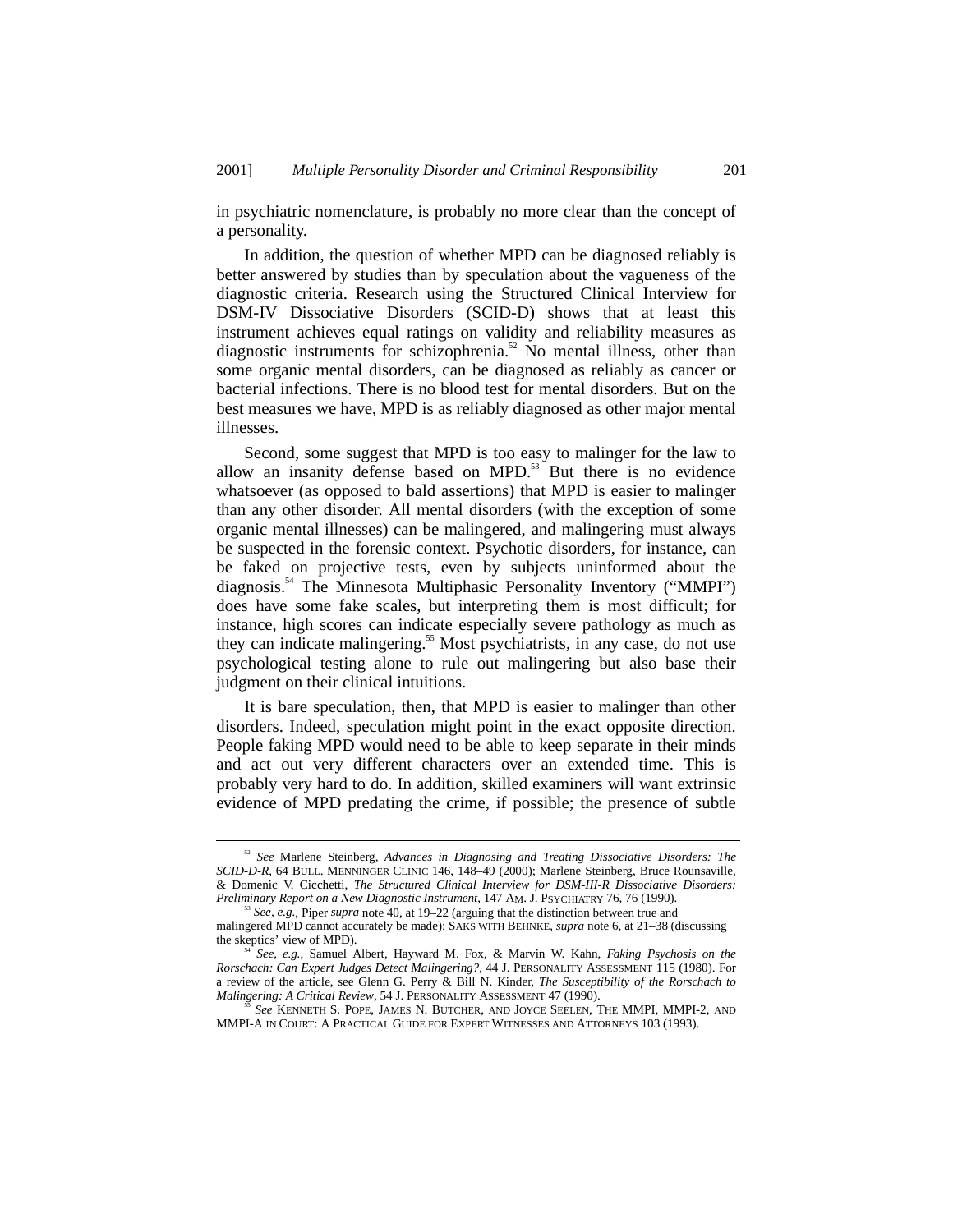signs and symptoms that could not be known simply by thinking through what having alter personalities might mean; test results on nonobvious tests that are consistent with MPD;<sup>56</sup> the absence of other signs of malingering; a consistent presentation over time; and many other indicia of the reality of the disorder.<sup>57</sup>

Third, it might be thought that the proposed standard is impossible to apply, and that to make the diagnosis would take an inordinate amount of time. The idea behind the first point is that it is impossible to determine if non-coconscious alters met the insanity defense. Perhaps the idea is that if the alter was not present, how could one tell if she meet the test? But this is a non sequitur: if the alter was not present, we know she did not know the conduct was wrongful because we know she was not there.

More important, experts who testify that they cannot apply the insanity test to a nonpresent alter sometimes do just that. For instance, Dr. Gagliardi, in *State v. Wheaton*, opined that he could not apply the insanity test to nonpresent alters; but a few sentences earlier the court had quoted him speaking precisely of the other alters' involvement or noninvolvement in the crime.58 Similarly, Dr. Olsen in his psychiatric evaluation in *State v. Greene* assessed the other alters' presence and ability to intervene in the crime.<sup>59</sup> It is not impossible to evaluate nonpresent alters. Notwithstanding what experts sometimes say they can do, that is just what they do.<sup>60</sup>

What about the claim that it would take an inordinate amount of time to apply the proposed test? On its face, the proposed test may look as if it would take more time than the other tests in the cases and the literature, as the evaluator would need to examine each and every alter and not just the host or the alter in control at the time of the act. But this impression is

 <sup>56</sup> An example would be the Rorschach test. *See* Judith G. Armstrong, & Richard J. Loewenstein, *Characteristics of Patients with Multiple Personality and Dissociative Disorders on Psychological Testing*, 178 J. NERVOUS & MENTAL DISEASE 448, 448–49 (1990).

<sup>57</sup> The idea that psychiatrists and psychologists cannot detect malingering of MPD is belied by their alleging just that in a number of insanity cases. Southern California's "Hillside Strangler," Kenneth Bianchi was determined to be malingering. *See e.g.*, Diane Kiesel, *Spotting Fake Insanity: Professor Questions the Way Courts Use Psychiatry*, A.B.A. J., Dec. 1984, at 33. Also determined to be malingering were Arizona defendant, James Carlson, *see* Al Bravo, *Rapist Who Claimed 12 Personalities Says He Lied*, ARIZ. DAILY STAR, Apr. 20, 1994, at 1B, and the defendant in *State v. Greene*, 960 P.2d 980, 991–93 (Wash. 1999), *aff'd in part and rev'd in part*, 984 P.2d 1024 (1999). In addition, I, together with a psychologist and psychiatrist, have deemed a prisoner most likely *not* to have MPD despite a fifteen-year history of carrying the diagnosis. <sup>58</sup> 850 P.2d 507, 508 (Wash. 1993).

<sup>&</sup>lt;sup>59</sup> 960 P.2d at 985. It is not clear, however, whether Dr. Olsen believes that nonpresent alters are unable to be assessed. *See id.* 

<sup>&</sup>lt;sup>0</sup> Perhaps the argument is rather that experts cannot reliably assess what alters knew or could control because all they have to go on is the word of the alters. But this argument applies to *all* insanity evaluations which, since they are retrospective, must rely on what people say they knew at some time in the past. In both instances, there are reliable means for the evaluator to decide if what the defendant says is credible.